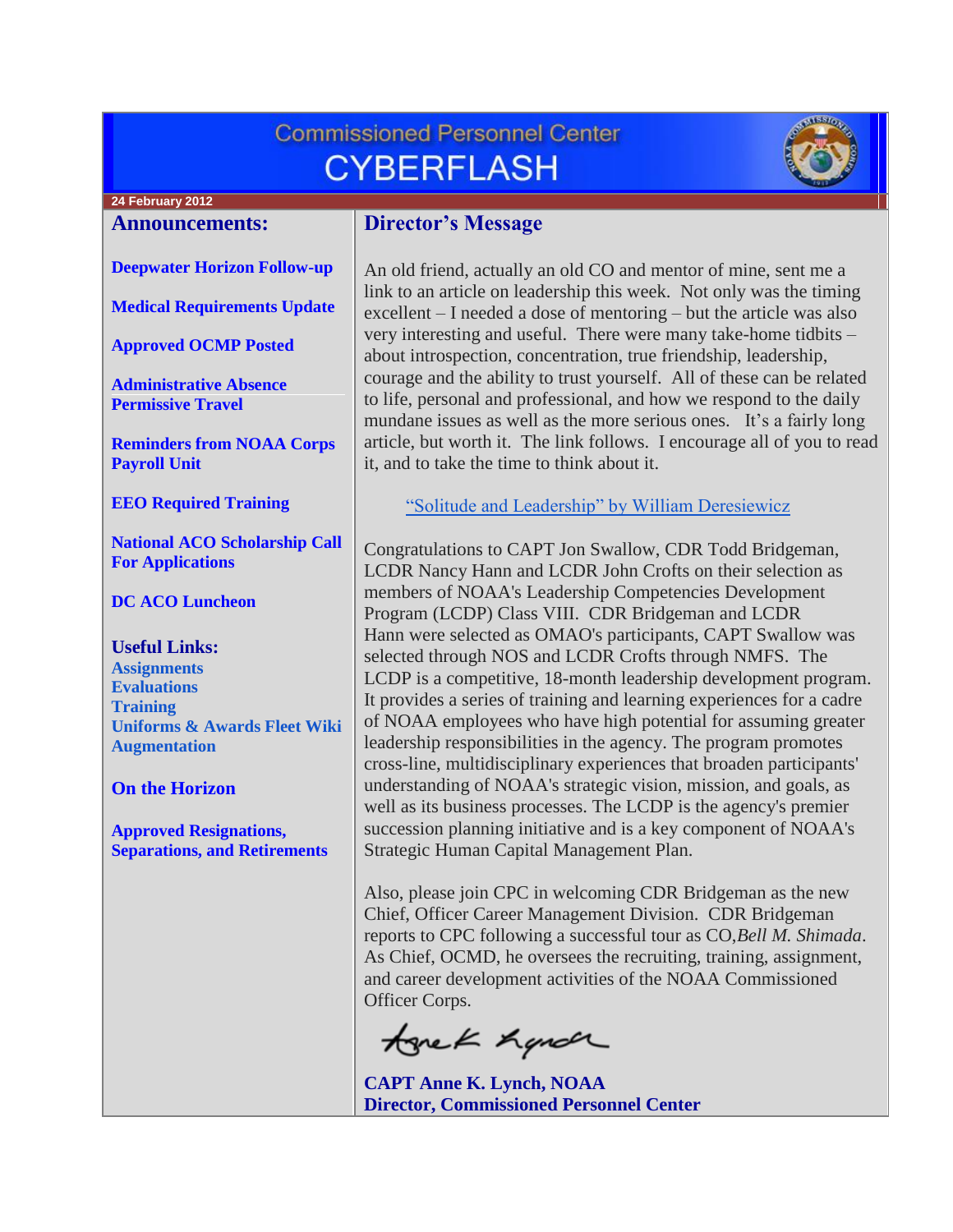#### <span id="page-1-0"></span>**MC-252 Deepwater Horizon (DWH) Recognition Followup**

Time to speak up for yourself! Did you serve in DWH and not get recognized because you augmented on a ship and the CO forgot to include you? Or you were part of the "science box" or "SMU" or "ICC" and thought you'd be submitted for an award as a group? If you think you deserved recognition for your contributions, please contact [LCDR Sarah Dunsford](mailto:Sarah.dunsford@noaa.gov) by 31 March and she'll provide you with the next steps.

## <span id="page-1-1"></span>**Medical Requirements Update**

In the most recent Cyberflash CPC announced the revised medical requirements as a correction here is the missing link to the CPC Web page with the new [requirements.](http://www.corpscpc.noaa.gov/medical/medical_req.html) Also, CPC has posted the new "Memorandom for: Military Treatment Facilities" to accompany the Medical Requirements Package. The new document is available [here.](http://www.corpscpc.noaa.gov/medical/medical_package.html)

### <span id="page-1-2"></span>**Approved FY12 Officer Corps Management Plan**

The FY12 Officer Corps Management Plan (OCMP) has been posted on the CPC home page .The purpose of the OCMP is to describe the current state of the commissioned officer workforce and provide FY12 recommendations regarding the number of promotion selections to be made in each grade for the end strength of 321 officers. Zones will be announced via Directors Message no later than March 15.

### <span id="page-1-3"></span>**Administrative Absence and Permissive Travel**

Recently, there have been several inquiries regarding administrative leave for NOAA Corps officers. In response, we are providing an overview on administrative absence and permissive travel. Administrative absence is a period of authorized absence not chargeable as leave. These absences, not to exceed ten calendar days per year, may be approved by leave granting authorities for purposes that include non-federal meetings, professional society functions or other functions that will enhance an officer's professional development or the image of the NOAA Corps. If the meeting or function is held away from an officers' current duty station, permissive travel orders must be issued. A complete list of authorized administrative absences is located in NCD, Section 06501.

Officers may be granted administrative absence for house hunting. Upon official notification of a forthcoming assignment, geographically distant from the current assignment, an officer may be authorized up to five days of administrative absence in conjunction with permissive travel orders. Permissive travel is authorization for an officer to travel away from his/her current duty station **at no cost to the Government**. Permissive travel orders are to be issued by the officer's supervisor in conjunction with any administrative absence which requires the officer to leave the local commuting area. Please refer to NCD, Section 06502 for guidance on permissive travel. Please direct any questions to the appropriate Human Resource Specialist in CPC.

Last names beginning with A - K Sherrita Irby [Sherrita.Irby@noaa.gov](mailto:sherrita.irby@noaa.gov) Last names beginning with L - Z Tracey Peterson Tracey.M.Peterson @noaa.gov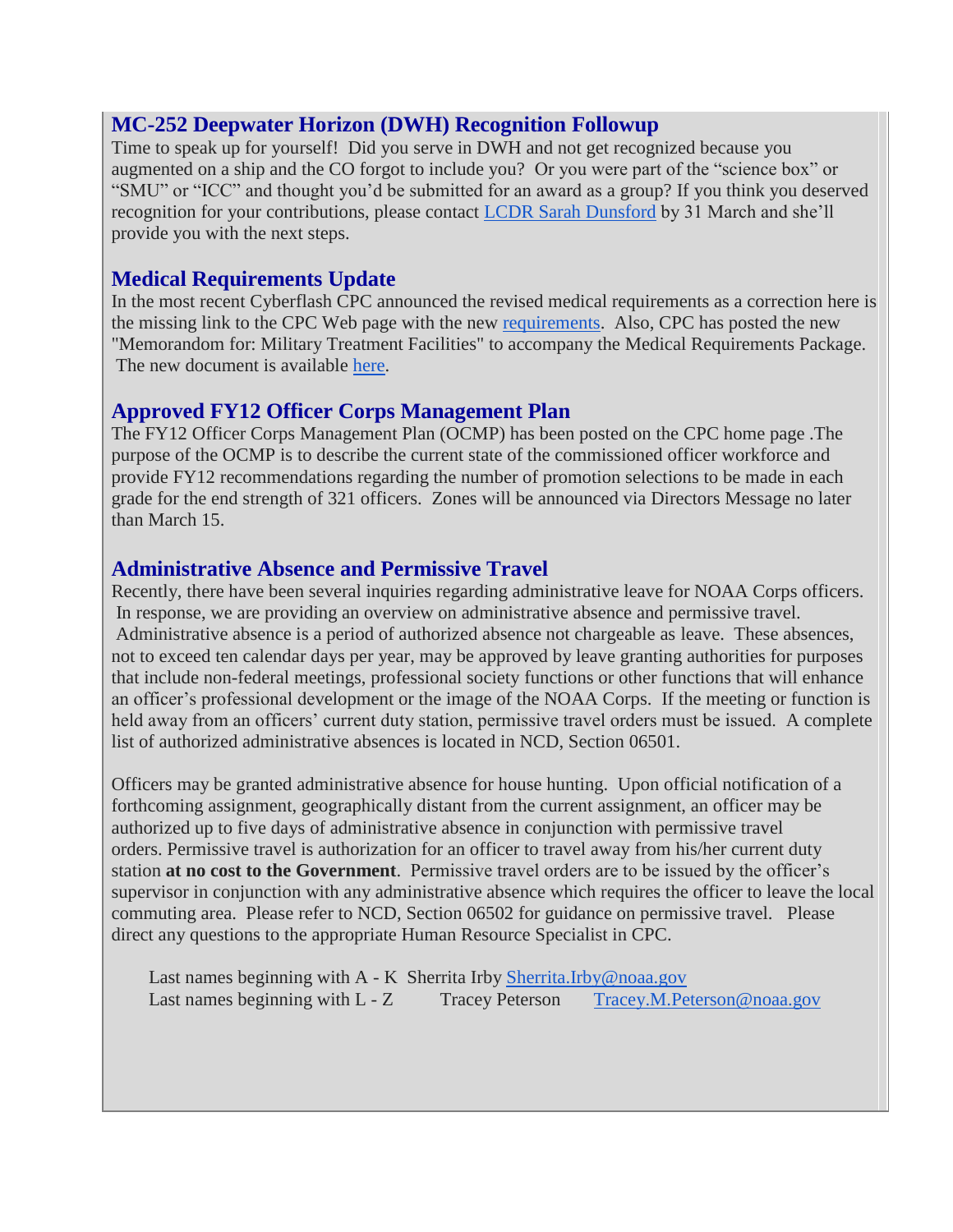# <span id="page-2-0"></span>**Reminders from Payroll Unit**

#### **"Use or Lose" Leave**

Currently, 2012 was the last year carrying 75 days of leave into the next fiscal year. Officers are reminded that the policy for leave carryover will return to 60 days at the end of FY12. This means if you are in excess of 60 days of accrued annual leave on September 30, 2012, those excess days will be lost. For more information review the NOAA Corps Directives Chapter 6. Additionally, when submitting your leave slip remember to enter your "Employee Id" number (located on your LES) and not your social security number.

#### **Properly Endorsing Leave Slips**

When submitting leave slips to NOAACorps. PayrollUnit@noaa.gov officers need to ensure that the actual dates of leave (including weekends and holidays) are appropriately identified in the endorsement section of the leave slip. Appropriate use of Liberty and Leave is outlined in Chapter 6 of the NOAA Corps Directives, if further guidance is needed contact CPC.

#### **Check your LES**

NOAA Corps Payroll Unit requests that officers check their February LES online to ensure all the information is correct. As a reminder this is a good habit to practice on monthly basis.

## <span id="page-2-1"></span>**EEO Required Training**

As a reminder EEO and Diversity Training is mandatory bi-annual requirement for all NOAA Corps officers. If you have not attended EEO training in the past two years OMAO will be hosting a webinar on Tuesday, February 28th, from 1300 hrs to 1700 hrs Eastern Standard Time. Information has been sent to all active duty officers in a previous email from Salim.Abddeen, OMAO EEO and Diversity Manager. CPC recommends officers group together for the Webinar as much as possible, and **the group should fill out and submit the attached sign up sheet to Mr. Abddeen [\(Salim.Abddeen@noaa.gov\)](mailto:Salim.Abddeen@noaa.gov) at the conclusion of the training**. Individuals in the field should submit sign up sheets as well. Officers who attend Tuesday's will meet this requirement through February of 2014. The link bellow will connect officers to the Webinar on Tuesday. Due to the short notice of this event, CPC will be developing alternative options for officer who cannot attend to meet this requirement in the coming months.

Host: OMAO CPC Date and Time: Tuesday, February 28, 2012 1:00 pm until 5:00 pm, Eastern Standard Time Location: OMAO HQs Large Conference Room, Silver Spring, MD 20910 Event Password: salim [EEO and Diversity Training Event LINK](https://omao-cpc.webex.com/omao-cpc/onstage/g.php?d=664507013&t=a&EA=salim.abddeen%40noaa.gov&ET=50d1148b06b1f69841f631c6bdd8253b&ETR=66a87c83183d627f5313e9e449551755&RT=MiMxMQ==&p)

# <span id="page-2-2"></span>**National ACO Scholarships Call For Applications**

The Executive Committee of National ACO Scholarships, Inc. has issued its annual call to high school seniors and college undergrads for applications for scholarship awards for the 2012/2013 academic year. The two-page application form is available on the "Resources" page of the NOAA Officer Family Association website [\(www.nofaweb.org\)](http://www.nofaweb.org/), under the heading "National ACO Scholarships, Inc." Application forms may also be obtained by contacting Secretary/Treasurer Captain Dave Peterson, NOAA (Ret), by phone [\(301-921-6357\)](tel:%28301-921-6357) or email [\(kmpdhp@comcast.net\)](mailto:kmpdhp@comcast.net). Complete